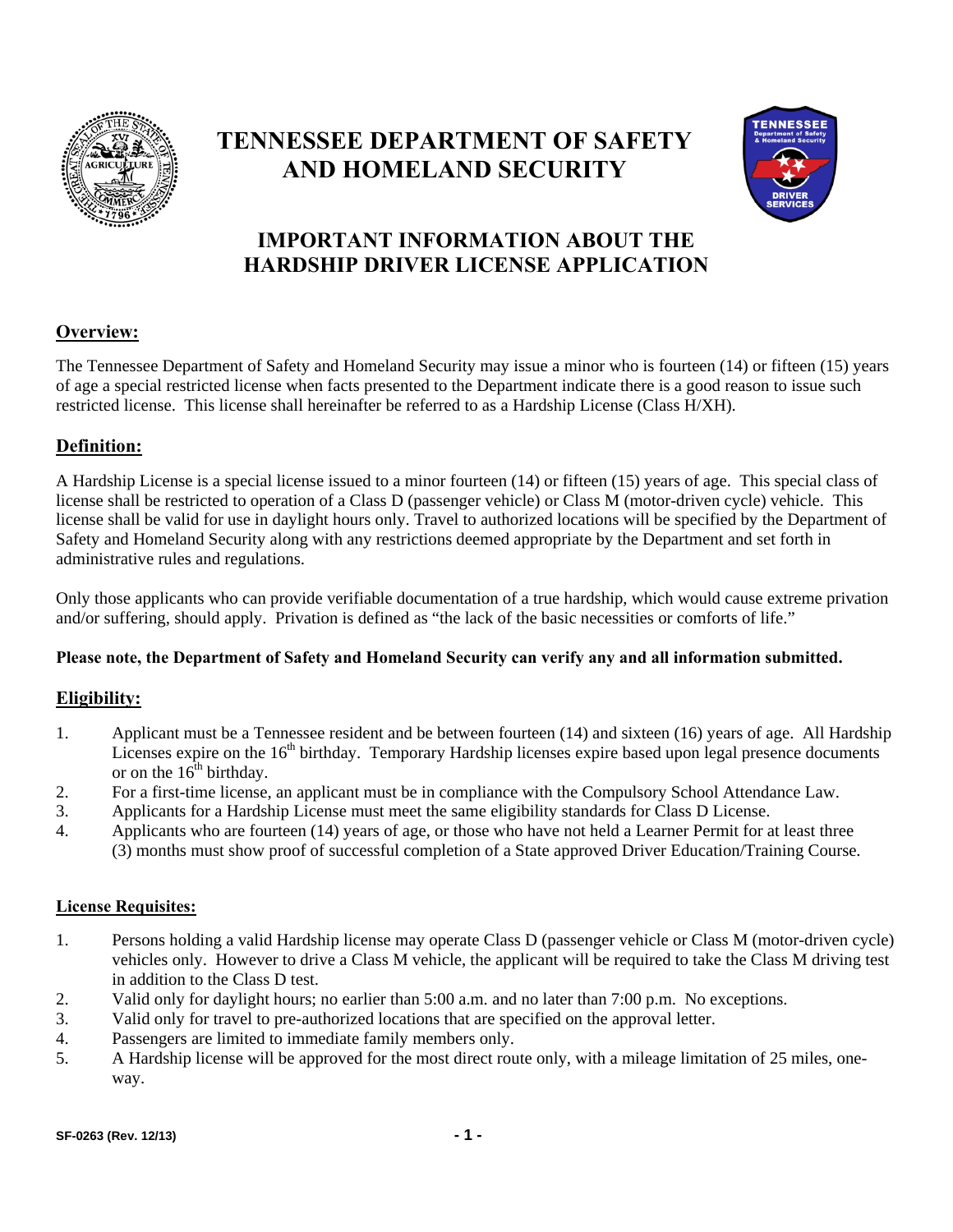- 6. Persons holding a valid Hardship License are not allowed to tow other vehicles or trailers.
- 7. Destinations that will be considered for approval with appropriate justification include:
	- School-only if no bus transportation is provided.
	- Extracurricular School Activities-only if no bus transportation is provided and these activities are school sponsored, or accredited courses and extreme privation exists.
	- Work-only if income is required to help financially support the family.
	- Medical-only for serious illnesses of immediate family members. Family members may include parents, grandparents, stepparents or legal guardians if living in the same household as applicant.

If the holder of the Hardship license is at least fifteen (15) years of age, the Class H license may be used as an instructional permit for Class D vehicles, as long as all other requirements pertaining to appropriate Learner Permit (Class PD/XPD) license are met.

NOTE: If driver is found to be driving before or after hours, on unapproved routes, or with non-approved passengers, license can be suspended.

Before submitting application, please remember:

1. All correspondence must be in writing. Mail completed application to:

 Tennessee Department of Safety and Homeland Security Driver Services Division-Hardship License 1150 Foster Avenue Nashville, TN 37243

- 2. When completing the application, please type or print with black ink. If application is not complete or not legible, it will be disapproved.
- 3. All information should be filled in completely and correctly. List the names of all roadways and streets requested in order of travel. Only include the most direct route along with the mileage.
- 4. Acceptable proof of hardship must be submitted with the application.
- 5. If approved, your original application will be returned along with an Authorization Letter. This letter will advise you what to take to the Driver Service center for testing. If your application is denied, or if any individual routes are denied, you may appeal the decision. (Appeals Process outlined below).

### **Appeals Process:**

To make an appeal, the applicant must submit a letter requesting appeal of the denial. If application is denied in whole or in part, the applicant may file an appeal of the denial. The applicant must include the denial letter and the original hardship application. The applicant shall mail the appeal to:

> Tennessee Department of Safety and Homeland Security Driver Services Division-Hardship License 1150 Foster Avenue Nashville, TN 37243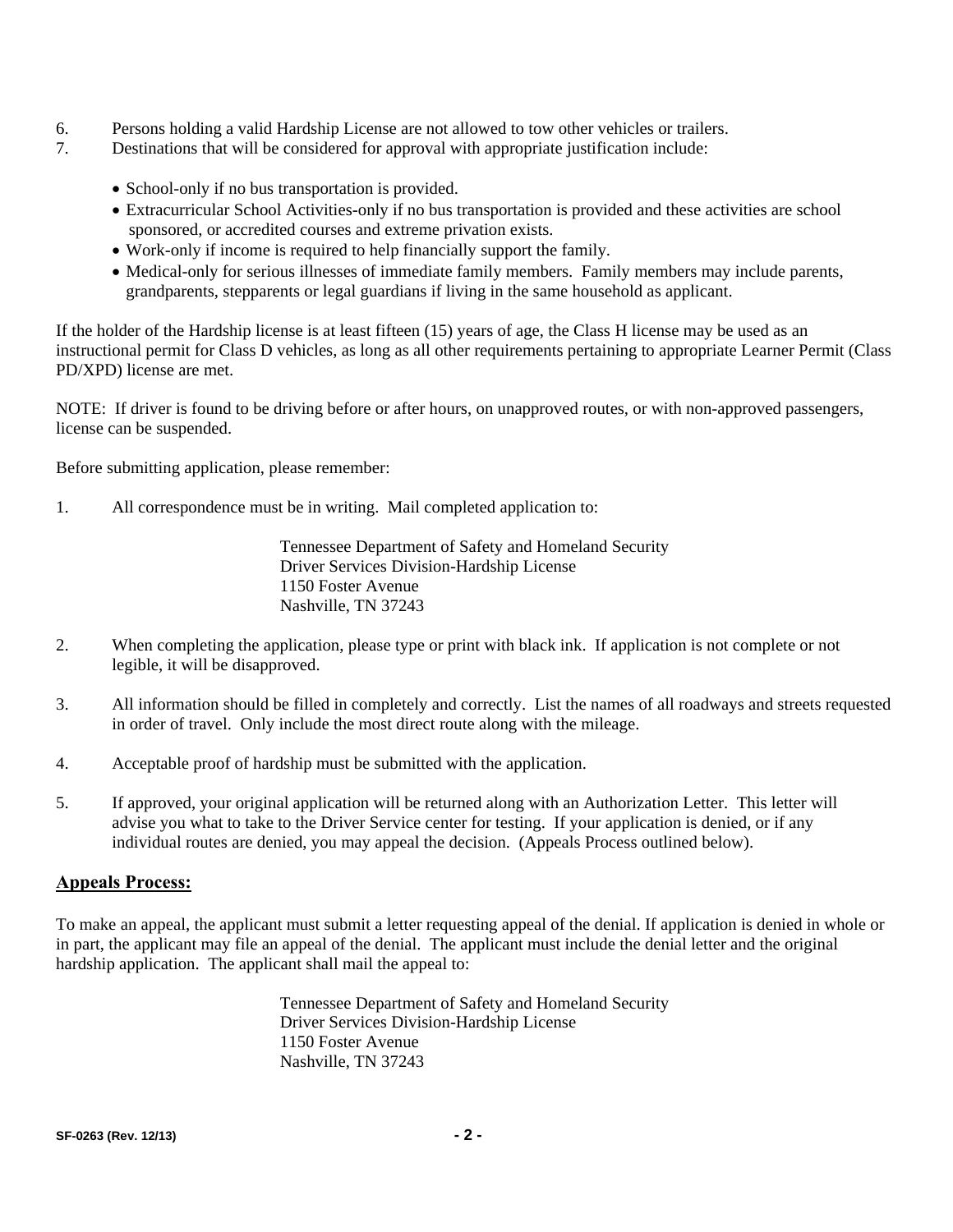# **INSTRUCTIONS FOR COMPLETING THE HARDSHIP DRIVER LICENSE APPLICATION**

- Type or print legibly with black ink.
- Please ensure that all information is filled in correctly.
- Ensure all roadways and street names are listed in order of travel for all routes requested.
- Include the total mileage of each route requested.
- Incomplete and illegible applications will be disapproved.
- All correspondence must be in writing and mailed to:

 Tennessee Department of Safety and Homeland Security Driver Services Division-Hardship License 1150 Foster Avenue Nashville, TN 37243

# **SECTION A-APPLICANT INFORMATION**<br>1. Provide your full legal name-first, middle

- Provide your full legal name-first, middle, last and any suffix. Nicknames and/or initials will not be accepted.
- 2. Provide your physical street address. A Post Office Box or Rural Route Number will not be accepted.
- 3. A social security number is required for the Department's records if one has been issued.

# **SECTION B-PRIMARY HOUSEHOLD**

- 1. Fill out this section to describe the primary household.
- 2. If someone other than a parent has legal custody, a copy of the legal documents(s) supporting this fact must be submitted with the application.
- 3. If self-employed, provide the name and nature of the business.

# **SECTION C-SECONDARY HOUSEHOLD**

Use this section for information regarding biological parent(s) not in the household.

# **SECTION D-OTHER MEMBERS OF HOUSEHOLD**

List everyone in the household that is 14 years of age and older by their first name, middle name, last name and suffix.

# **SECTION E-HARDSHIP DESTINATION(S)**

- 1. Most hardships fit into one category or destination. No destination outside the State of Tennessee will be approved.
- 2. Include all the names of roadways and streets for routes requested in order of travel.
- 3. If you need more space to describe the hardship or the route, attach additional sheet(s) using the same format.
- 4. Include all roadways and streets requested in order of travel. Only the most direct route will be considered.

# **SECTION F-SIGNATURES REQUIRED**

Application must be notarized by a Notary Public.

# **APPEALS PROCESS:**

If application is denied in whole or in part, the applicant may file an appeal of the denial. The applicant shall include in the appeal the denial letter and the original hardship application. The appeal should be mailed to the address listed above.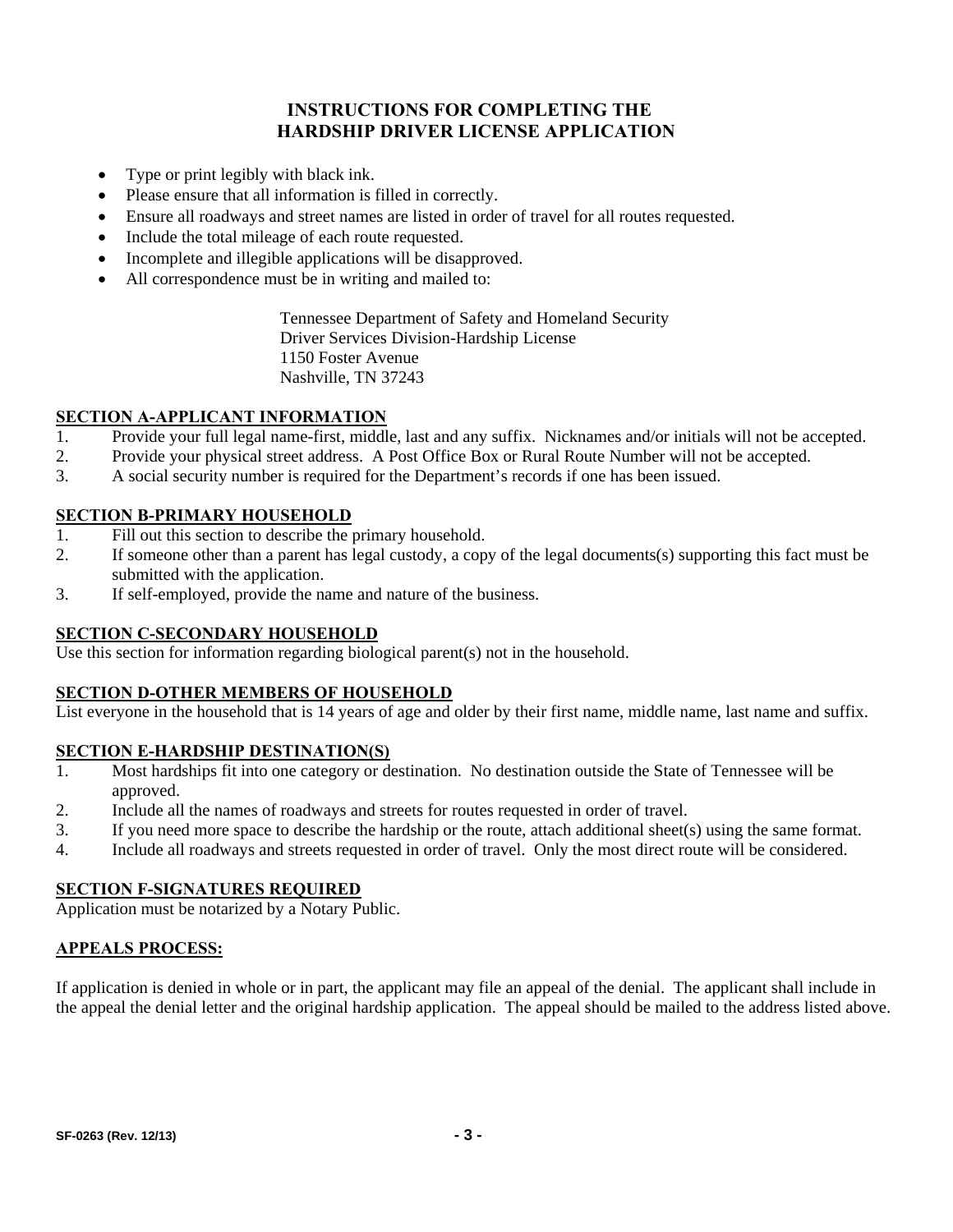# **BLANK PAGE**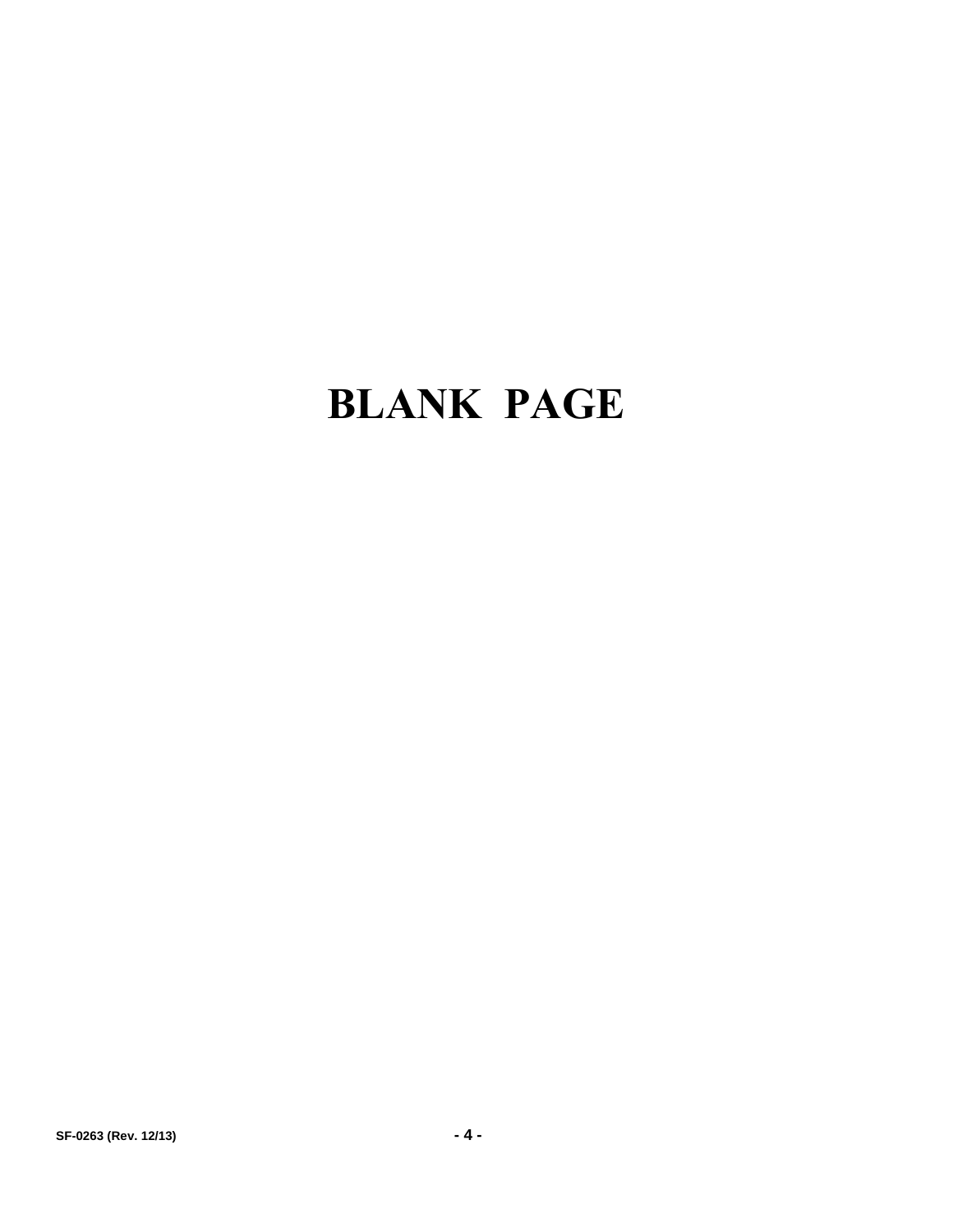

# **TENNESSEE DEPARTMENT OF SAFETY AND HOMELAND SECURITY**



# **APPLICATION FOR HARDSHIP/TEMPORARY HARDSHIP DRIVER LICENSE**

**The Tennessee Department of Safety and Homeland Security can verify any and all information submitted. There are penalties for submitting a fraudulent application. Tenn. Code Ann. § 55-50-602** 

# **Check box below for reason you are applying for a Hardship License/Temporary Hardship License**

| To drive to/from work (Applicant must be working to help financially support the family) |
|------------------------------------------------------------------------------------------|
| Complete Sections A, B, C (if applicable), D, E-1 and F                                  |

- **□ To drive to/from school** Complete Sections A, B, C (if applicable), D, E-2 and F **□ To drive to/from school and extracurricular school activities**
- Complete Sections A, B, C (if applicable), D, E-2 and F
- **□ To drive to/from school and work** Complete Sections A, B, C (if applicable), D, E-1, E-2 and F **□ Other (Grocery, Doctor)**
	- Complete Sections A, B, C (if applicable), D, E-3, and F

# **SECTION A-APPLICANT INFORMATION (required)**

| Full Name First                                                                                                  |               |                          |               |
|------------------------------------------------------------------------------------------------------------------|---------------|--------------------------|---------------|
|                                                                                                                  | Middle        | Last                     | <b>Suffix</b> |
| Home Address (Required) Must include Street Number, Street Name and any Apartment number if Applicable           |               |                          |               |
| <b>City</b>                                                                                                      | <b>State</b>  | <b>Zip Code</b>          |               |
|                                                                                                                  |               |                          |               |
|                                                                                                                  |               |                          |               |
| Home Telephone Number (Call Theorem 2014) and 2016 and 2016 and 2017 and 2018 and 2018 and 2018 and 2018 and 201 |               |                          |               |
| Applicant's Date of Birth MONTH                                                                                  | $\frac{1}{2}$ | $\overline{\text{YEAR}}$ |               |
|                                                                                                                  | <b>DAY</b>    |                          |               |
| Tennessee Identification License or Learner Permit Number, if applicable                                         |               |                          |               |
|                                                                                                                  |               |                          |               |
|                                                                                                                  |               |                          |               |
|                                                                                                                  |               |                          |               |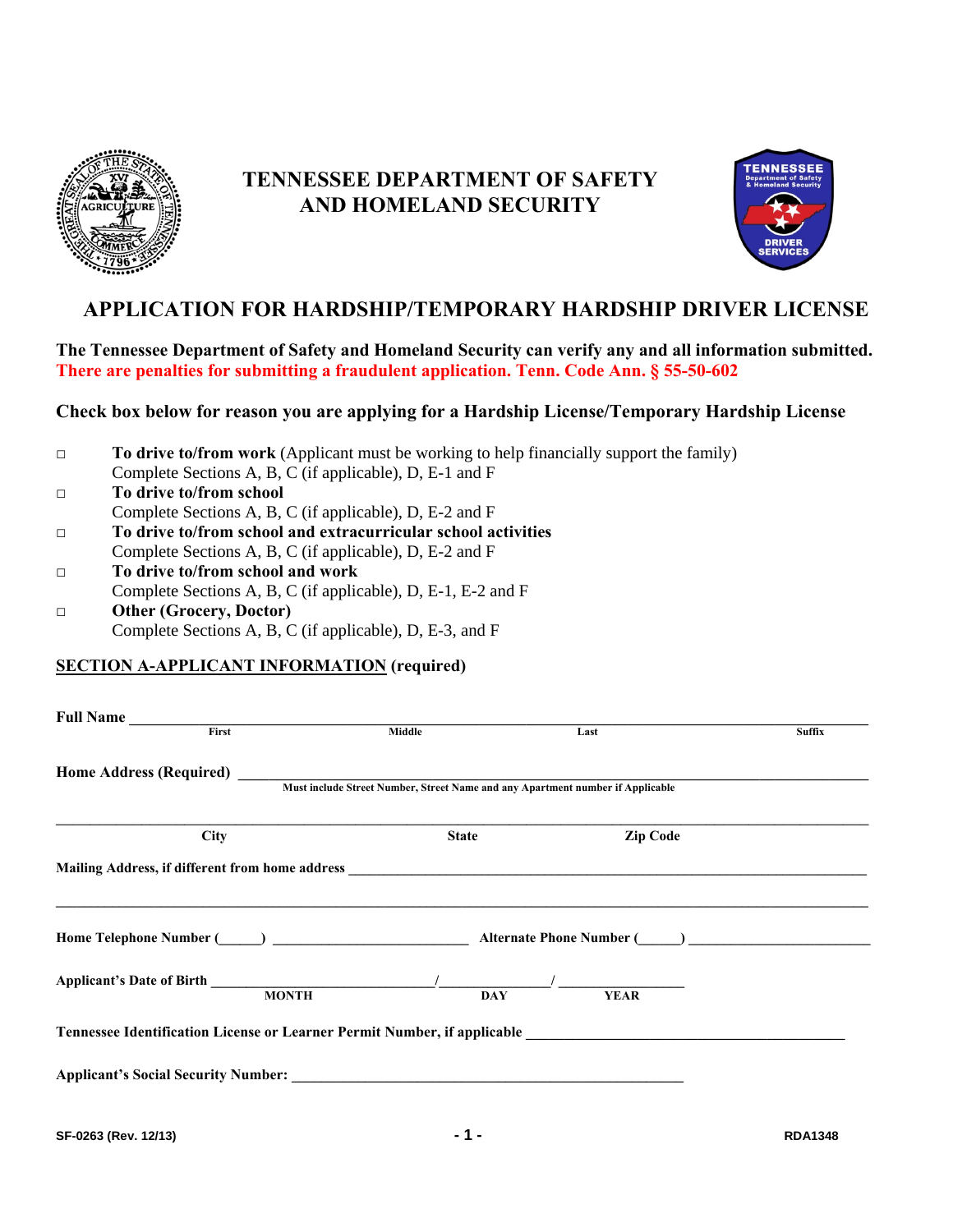# **SECTION B-PRIMARY HOUSEHOLD** (required)

| Full Name                                                                                                                                                                                                                      | Middle                                                                                                               | Last                                                                           | Suffix          |
|--------------------------------------------------------------------------------------------------------------------------------------------------------------------------------------------------------------------------------|----------------------------------------------------------------------------------------------------------------------|--------------------------------------------------------------------------------|-----------------|
|                                                                                                                                                                                                                                |                                                                                                                      |                                                                                |                 |
| Home Address (Required) _______                                                                                                                                                                                                |                                                                                                                      | Must include Street Number, Street Name and any Apartment number if Applicable |                 |
| City                                                                                                                                                                                                                           | <b>State</b>                                                                                                         |                                                                                | <b>Zip Code</b> |
|                                                                                                                                                                                                                                |                                                                                                                      |                                                                                |                 |
|                                                                                                                                                                                                                                |                                                                                                                      |                                                                                | STATE           |
| Home Telephone Number (Comparison and Alternate Phone Number (Comparison and Alternate Phone Number (Comparison and Alternate Phone Number (Comparison and Alternate Phone Number (Comparison and Alternate Phone Number (Comp |                                                                                                                      |                                                                                |                 |
| Self-Employed? YES                                                                                                                                                                                                             |                                                                                                                      |                                                                                |                 |
|                                                                                                                                                                                                                                |                                                                                                                      |                                                                                |                 |
|                                                                                                                                                                                                                                |                                                                                                                      |                                                                                |                 |
| Type of Business <b>CONFIGURER 2018</b> Type of Business <b>CONFIGURER</b>                                                                                                                                                     |                                                                                                                      |                                                                                |                 |
| Job Title                                                                                                                                                                                                                      |                                                                                                                      |                                                                                |                 |
| Normal Schedule – Include Days and work hours ___________________________________                                                                                                                                              |                                                                                                                      |                                                                                |                 |
| Full Name<br>First                                                                                                                                                                                                             | Middle                                                                                                               | Last                                                                           | Suffix          |
| Home Address (Required) _______                                                                                                                                                                                                |                                                                                                                      | Must include Street Number, Street Name and any Apartment number if Applicable |                 |
| <b>City</b>                                                                                                                                                                                                                    |                                                                                                                      | <b>State</b>                                                                   | Zip Code        |
|                                                                                                                                                                                                                                |                                                                                                                      |                                                                                |                 |
|                                                                                                                                                                                                                                |                                                                                                                      |                                                                                |                 |
| Home Telephone Number (Comparison and Alternate Phone Number (Comparison and Alternate Phone Number (Comparison                                                                                                                |                                                                                                                      |                                                                                |                 |
|                                                                                                                                                                                                                                |                                                                                                                      |                                                                                |                 |
|                                                                                                                                                                                                                                |                                                                                                                      |                                                                                |                 |
| Supervisor's Name                                                                                                                                                                                                              |                                                                                                                      |                                                                                |                 |
| <b>Type of Business</b>                                                                                                                                                                                                        | <u> 2000 - Paul Barbara, professor eta profesioa eta profesioa eta profesioa eta profesioa eta profesioa eta pro</u> |                                                                                |                 |
| Job Title                                                                                                                                                                                                                      |                                                                                                                      |                                                                                |                 |
| Normal Schedule – Include Days and work hours                                                                                                                                                                                  |                                                                                                                      |                                                                                |                 |
| SF-0263 (Rev. 12/13)                                                                                                                                                                                                           | $-2-$                                                                                                                |                                                                                | <b>RDA1348</b>  |

# 1. FATHER / STEPFATHER / LEGAL GUARDIAN (CIRCLE ONE)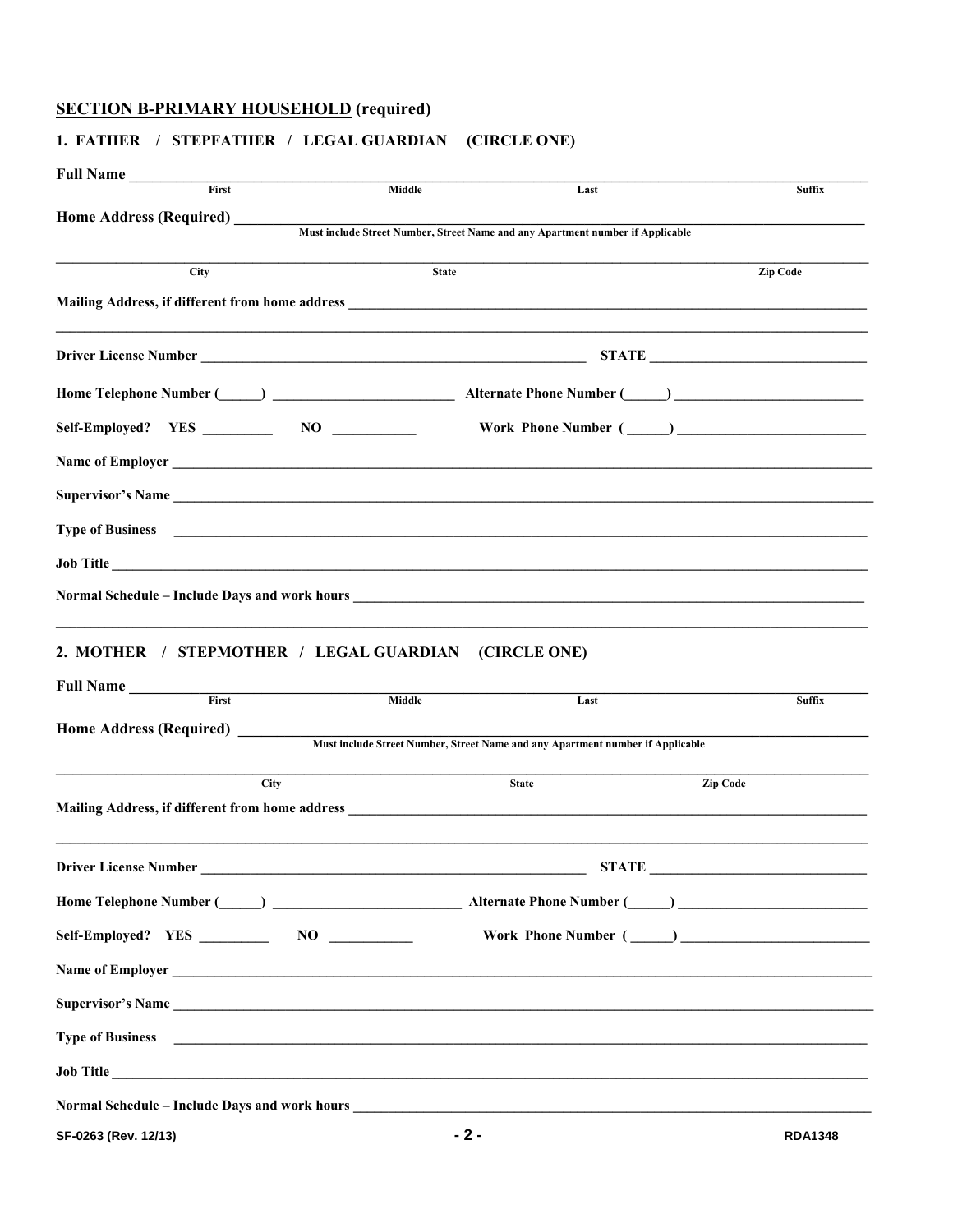# **SECTION C- SECONDARY HOUSEHOLD** (if applicable)

# 1. FATHER / STEPFATHER / (CIRCLE ONE)

| <b>Full Name</b>                                                                                                                                                                                                               |               |                                                                                |                 |
|--------------------------------------------------------------------------------------------------------------------------------------------------------------------------------------------------------------------------------|---------------|--------------------------------------------------------------------------------|-----------------|
| First                                                                                                                                                                                                                          | Middle        | Last                                                                           | Suffix          |
|                                                                                                                                                                                                                                |               | Must include Street Number, Street Name and any Apartment number if Applicable |                 |
|                                                                                                                                                                                                                                |               |                                                                                |                 |
| <b>City</b>                                                                                                                                                                                                                    | <b>State</b>  |                                                                                | <b>Zip Code</b> |
| Mailing Address, if different from home address _________________________________                                                                                                                                              |               |                                                                                |                 |
|                                                                                                                                                                                                                                |               |                                                                                |                 |
| Home Telephone Number (Called and Telephone Number (Called and Telephone Number (Called and Telephone Number (Called and Telephone Number (Called and Telephone Number (Called and Telephone Number (Called and Telephone Numb |               |                                                                                |                 |
| Self-Employed? YES                                                                                                                                                                                                             | NO            |                                                                                |                 |
|                                                                                                                                                                                                                                |               |                                                                                |                 |
| Supervisor's Name                                                                                                                                                                                                              |               |                                                                                |                 |
| Type of Business Type of Business                                                                                                                                                                                              |               |                                                                                |                 |
| Job Title                                                                                                                                                                                                                      |               |                                                                                |                 |
| Normal Schedule – Include Days and work hours ___________________________________                                                                                                                                              |               |                                                                                |                 |
| Full Name<br>Home Address (Required) ____________                                                                                                                                                                              | <b>Middle</b> | Last                                                                           | Suffix          |
|                                                                                                                                                                                                                                |               | Must include Street Number, Street Name and any Apartment number if Applicable |                 |
| <b>City</b>                                                                                                                                                                                                                    |               | <b>State</b>                                                                   | <b>Zip Code</b> |
| Mailing Address, if different from home address                                                                                                                                                                                |               |                                                                                |                 |
| <b>Driver License Number</b>                                                                                                                                                                                                   |               |                                                                                | <b>STATE</b>    |
|                                                                                                                                                                                                                                |               |                                                                                |                 |
|                                                                                                                                                                                                                                |               |                                                                                |                 |
|                                                                                                                                                                                                                                |               |                                                                                |                 |
| Supervisor's Name                                                                                                                                                                                                              |               |                                                                                |                 |
| <b>Type of Business</b>                                                                                                                                                                                                        |               |                                                                                |                 |
| Job Title                                                                                                                                                                                                                      |               |                                                                                |                 |
| Normal Schedule – Include Days and work hours <b>Exercise 2018</b> 2019 12:30 AM                                                                                                                                               |               |                                                                                |                 |
| SF-0263 (Rev. 12/13)                                                                                                                                                                                                           | $-3-$         |                                                                                | <b>RDA1348</b>  |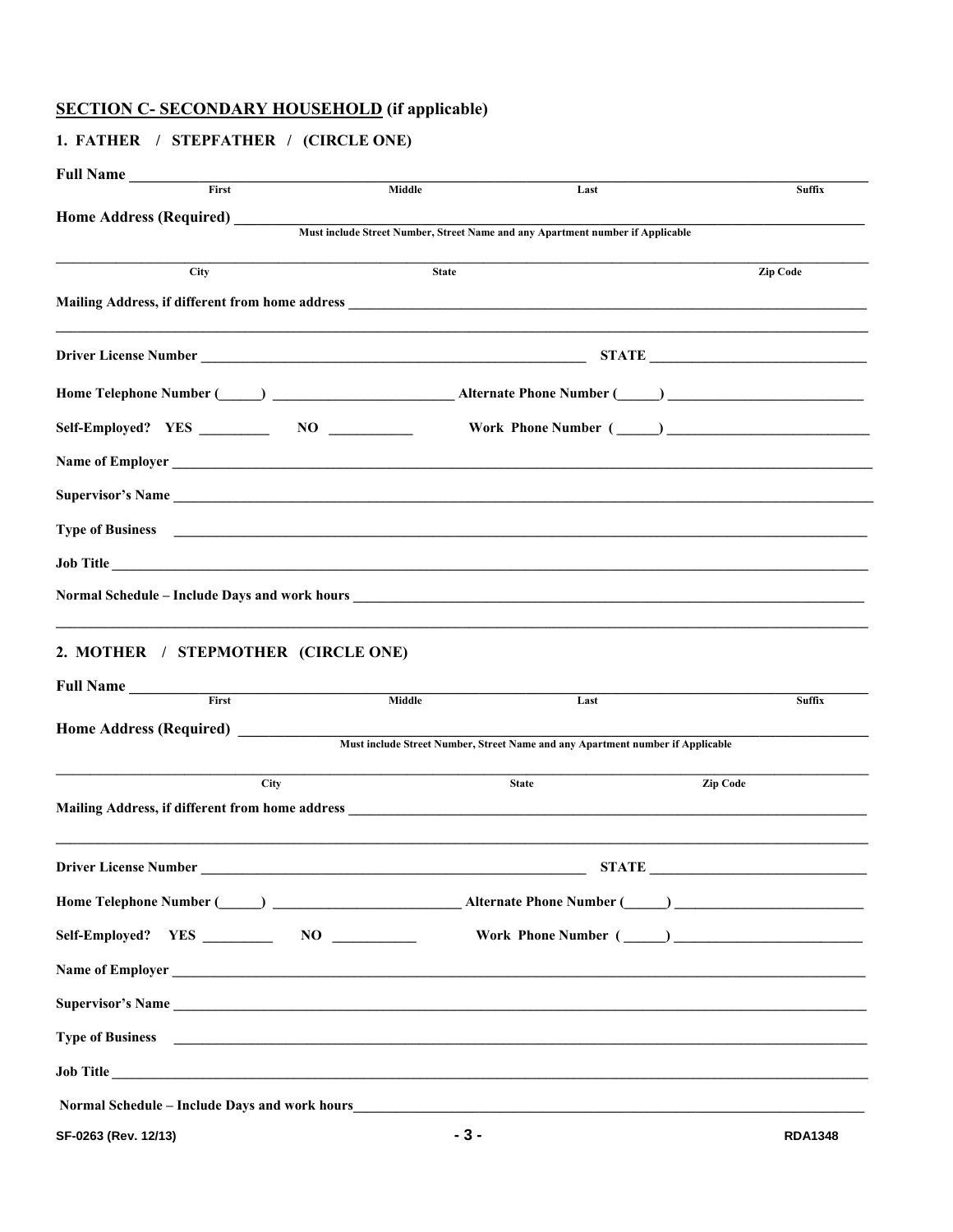# **SECTION D- OTHER MEMBERS OF HOUSEHOLD (if applicable)**

**Are there any other members in either household, (primary or secondary) that can provide transportation? This includes stepparents, brothers, sisters, grandparents, and any other person living in household(s) with the applicant. YES \_\_\_\_\_\_\_\_\_\_\_\_\_\_\_\_\_\_\_ NO \_\_\_\_\_\_\_\_\_\_\_\_\_\_\_\_\_ (if you marked NO, skip to Section E) If you marked YES provide their information below:** 

| Reason they cannot provide transportation for applicant:           |     |                  |
|--------------------------------------------------------------------|-----|------------------|
| 2. Name $\qquad \qquad \qquad \text{Age} \qquad \qquad \text{Age}$ |     |                  |
| Reason they cannot provide transportation for applicant:           |     |                  |
|                                                                    | Age | Driver License # |
| Reason they cannot provide transportation for applicant:           |     |                  |

*If additional space is needed, please attach an additional sheet using the same format as above.* 

# **SECTION E- HARDSHIP DESTINATIONS (required)**

# **1. WORK**

**Applicant must be working to help financially support the family. Only one (1) work location will be considered. Volunteer work, delivery work or any work driving from one location to another (i.e. parts delivery, pizza delivery, mowing, farm to farm, towing) will NOT be approved.** 

**Applicant must submit a letter from applicant's employer verifying employment including hours and days of employment. Paycheck stubs will not be accepted.** 

 $\mathcal{L}_\mathcal{L} = \mathcal{L}_\mathcal{L} = \mathcal{L}_\mathcal{L} = \mathcal{L}_\mathcal{L} = \mathcal{L}_\mathcal{L} = \mathcal{L}_\mathcal{L} = \mathcal{L}_\mathcal{L} = \mathcal{L}_\mathcal{L} = \mathcal{L}_\mathcal{L} = \mathcal{L}_\mathcal{L} = \mathcal{L}_\mathcal{L} = \mathcal{L}_\mathcal{L} = \mathcal{L}_\mathcal{L} = \mathcal{L}_\mathcal{L} = \mathcal{L}_\mathcal{L} = \mathcal{L}_\mathcal{L} = \mathcal{L}_\mathcal{L}$  $\mathcal{L}_\mathcal{L} = \mathcal{L}_\mathcal{L} = \mathcal{L}_\mathcal{L} = \mathcal{L}_\mathcal{L} = \mathcal{L}_\mathcal{L} = \mathcal{L}_\mathcal{L} = \mathcal{L}_\mathcal{L} = \mathcal{L}_\mathcal{L} = \mathcal{L}_\mathcal{L} = \mathcal{L}_\mathcal{L} = \mathcal{L}_\mathcal{L} = \mathcal{L}_\mathcal{L} = \mathcal{L}_\mathcal{L} = \mathcal{L}_\mathcal{L} = \mathcal{L}_\mathcal{L} = \mathcal{L}_\mathcal{L} = \mathcal{L}_\mathcal{L}$  $\mathcal{L}_\mathcal{L} = \{ \mathcal{L}_\mathcal{L} = \{ \mathcal{L}_\mathcal{L} = \{ \mathcal{L}_\mathcal{L} = \{ \mathcal{L}_\mathcal{L} = \{ \mathcal{L}_\mathcal{L} = \{ \mathcal{L}_\mathcal{L} = \{ \mathcal{L}_\mathcal{L} = \{ \mathcal{L}_\mathcal{L} = \{ \mathcal{L}_\mathcal{L} = \{ \mathcal{L}_\mathcal{L} = \{ \mathcal{L}_\mathcal{L} = \{ \mathcal{L}_\mathcal{L} = \{ \mathcal{L}_\mathcal{L} = \{ \mathcal{L}_\mathcal{$ 

**\_\_\_\_\_\_\_\_\_\_\_\_\_\_\_\_\_\_\_\_\_\_\_\_\_\_\_\_\_\_\_\_\_\_\_\_\_\_\_\_\_\_\_\_\_\_\_\_\_\_\_\_\_\_\_\_\_\_\_\_\_\_\_\_\_\_\_\_\_\_\_\_\_\_\_**

**\_\_\_\_\_\_\_\_\_\_\_\_\_\_\_\_\_\_\_\_\_\_\_\_\_\_\_\_\_\_\_\_\_\_\_\_\_\_\_\_\_\_\_\_\_\_\_\_\_\_\_\_\_\_\_\_\_\_\_\_\_\_\_\_\_\_\_\_\_\_\_\_\_\_\_** 

**\_\_\_\_\_\_\_\_\_\_\_\_\_\_\_\_\_\_\_\_\_\_\_\_\_\_\_\_\_\_\_\_\_\_\_\_\_\_\_\_\_\_\_\_\_\_\_\_\_\_\_\_\_\_\_\_\_\_\_\_\_\_\_\_\_\_\_\_\_\_\_\_\_** 

**Explain in detail why the applicant must work. How is s/he helping financially support the family?** 

#### **Routes: FROM: (NAME, ADDRESS, CITY, STATE, ZIP CODE)**

# **TO: (NAME, ADDRESS, CITY, STATE, ZIP CODE)**

Most direct route (Provide name of Roadways and streets, and total mileage. Do not include alternate routes).

**\_\_\_\_\_\_\_\_\_\_\_\_\_\_\_\_\_\_\_\_\_\_\_\_\_\_\_\_\_\_\_\_\_\_\_\_\_\_\_\_\_\_\_\_\_\_\_\_\_\_\_\_\_\_\_\_\_\_\_\_\_\_\_\_\_\_\_\_\_\_\_\_\_\_\_\_\_\_** 

**\_\_\_\_\_\_\_\_\_\_\_\_\_\_\_\_\_\_\_\_\_\_\_\_\_\_\_\_\_\_\_\_\_\_\_\_\_\_\_\_\_\_\_\_\_\_\_\_\_\_\_\_\_\_\_\_\_\_\_\_\_\_\_\_\_\_\_\_\_\_\_\_\_\_\_**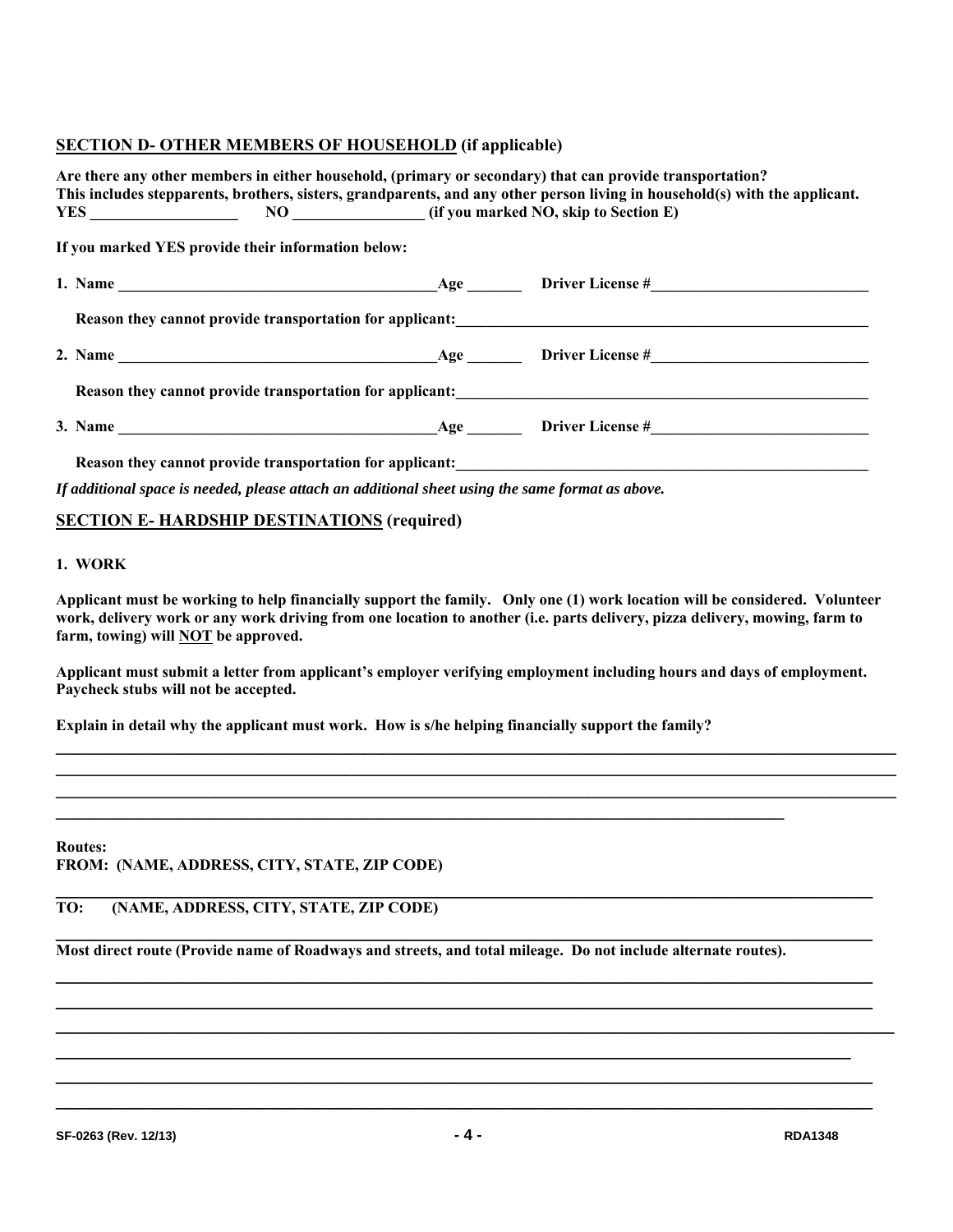*If additional space is needed, attach an additional sheet using the same format as above.* 

### **2. SCHOOL/EXTRA CURRICULAR SCHOOL ACTIVITIES**

**To request this destination, applicant must submit a letter from the school principal, on school letterhead verifying there is no bus transportation available from home to school and/or school to home and that applicant is actively participating in a school activity that requires applicant to arrive before school, or to stay after school. The letter should name the activity and the month, days, and time of participation. (Sample letter is attached)** 

**If applicant must travel to a location other than school for practice, the letter from the school principal must verify the name of the location and verify that no transportation is available to that location.** 

**\_\_\_\_\_\_\_\_\_\_\_\_\_\_\_\_\_\_\_\_\_\_\_\_\_\_\_\_\_\_\_\_\_\_\_\_\_\_\_\_\_\_\_\_\_\_\_\_\_\_\_\_\_\_\_\_\_\_\_\_\_\_\_\_\_\_\_\_\_\_\_\_\_\_\_\_\_**

**\_\_\_\_\_\_\_\_\_\_\_\_\_\_\_\_\_\_\_\_\_\_\_\_\_\_\_\_\_\_\_\_\_\_\_\_\_\_\_\_\_\_\_\_\_\_\_\_\_\_\_\_\_\_\_\_\_\_\_\_\_\_\_\_\_\_\_\_\_\_\_\_\_\_\_\_\_**

**\_\_\_\_\_\_\_\_\_\_\_\_\_\_\_\_\_\_\_\_\_\_\_\_\_\_\_\_\_\_\_\_\_\_\_\_\_\_\_\_\_\_\_\_\_\_\_\_\_\_\_\_\_\_\_\_\_\_\_\_\_\_\_\_\_\_\_\_\_\_\_\_\_\_\_** 

**\_\_\_\_\_\_\_\_\_\_\_\_\_\_\_\_\_\_\_\_\_\_\_\_\_\_\_\_\_\_\_\_\_\_\_\_\_\_\_\_\_\_\_\_\_\_\_\_\_\_\_\_\_\_\_\_\_\_\_\_\_\_\_\_\_\_\_\_\_\_\_\_\_\_\_\_\_**

**\_\_\_\_\_\_\_\_\_\_\_\_\_\_\_\_\_\_\_\_\_\_\_\_\_\_\_\_\_\_\_\_\_\_\_\_\_\_\_\_\_\_\_\_\_\_\_\_\_\_\_\_\_\_\_\_\_\_\_\_\_\_\_\_\_\_\_\_\_\_\_\_\_ \_\_\_\_\_\_\_\_\_\_\_\_\_\_\_\_\_\_\_\_\_\_\_\_\_\_\_\_\_\_\_\_\_\_\_\_\_\_\_\_\_\_\_\_\_\_\_\_\_\_\_\_\_\_\_\_\_\_\_\_\_\_\_\_\_\_\_\_\_\_\_\_\_\_\_ \_\_\_\_\_\_\_\_\_\_\_\_\_\_\_\_\_\_\_\_\_\_\_\_\_\_\_\_\_\_\_\_\_\_\_\_\_\_\_\_\_\_\_\_\_\_\_\_\_\_\_\_\_\_\_\_\_\_\_\_\_\_\_\_\_\_\_\_\_\_\_\_\_\_\_\_\_**

**\_\_\_\_\_\_\_\_\_\_\_\_\_\_\_\_\_\_\_\_\_\_\_\_\_\_\_\_\_\_\_\_\_\_\_\_\_\_\_\_\_\_\_\_\_\_\_\_\_\_\_\_\_\_\_\_\_\_\_\_\_\_\_\_\_\_\_\_\_\_\_\_\_** 

**Explain in detail the hardship created if applicant cannot drive to requested destination(s)** 

**Routes:** 

**1. FROM: (NAME, ADDRESS, CITY, STATE, ZIP CODE)** 

### **\_\_\_\_\_\_\_\_\_\_\_\_\_\_\_\_\_\_\_\_\_\_\_\_\_\_\_\_\_\_\_\_\_\_\_\_\_\_\_\_\_\_\_\_\_\_\_\_\_\_\_\_\_\_\_\_\_\_\_\_\_\_\_\_\_\_\_\_\_\_\_\_\_\_\_ TO: (NAME, ADDRESS, CITY, STATE, ZIP CODE)**

Most direct route (Provide name of Roadways and streets, and total mileage. Do not include alternate routes).

**Routes:** 

**2. FROM: (NAME, ADDRESS, CITY, STATE, ZIP CODE)** 

# **\_\_\_\_\_\_\_\_\_\_\_\_\_\_\_\_\_\_\_\_\_\_\_\_\_\_\_\_\_\_\_\_\_\_\_\_\_\_\_\_\_\_\_\_\_\_\_\_\_\_\_\_\_\_\_\_\_\_\_\_\_\_\_\_\_\_\_\_\_\_\_\_\_\_\_ TO: (NAME, ADDRESS, CITY, STATE, ZIP CODE)**

Most direct route (Provide name of Roadways and streets, and total mileage. Do not include alternate routes).

*If additional space is needed, attach an additional sheet using the same format as above.* 

**\_\_\_\_\_\_\_\_\_\_\_\_\_\_\_\_\_\_\_\_\_\_\_\_\_\_\_\_\_\_\_\_\_\_\_\_\_\_\_\_\_\_\_\_\_\_\_\_\_\_\_\_\_\_\_\_\_\_\_\_\_\_\_\_\_\_\_\_\_\_\_\_\_\_\_** 

**\_\_\_\_\_\_\_\_\_\_\_\_\_\_\_\_\_\_\_\_\_\_\_\_\_\_\_\_\_\_\_\_\_\_\_\_\_\_\_\_\_\_\_\_\_\_\_\_\_\_\_\_\_\_\_\_\_\_\_\_\_\_\_\_\_\_\_\_\_\_\_\_\_\_\_\_\_**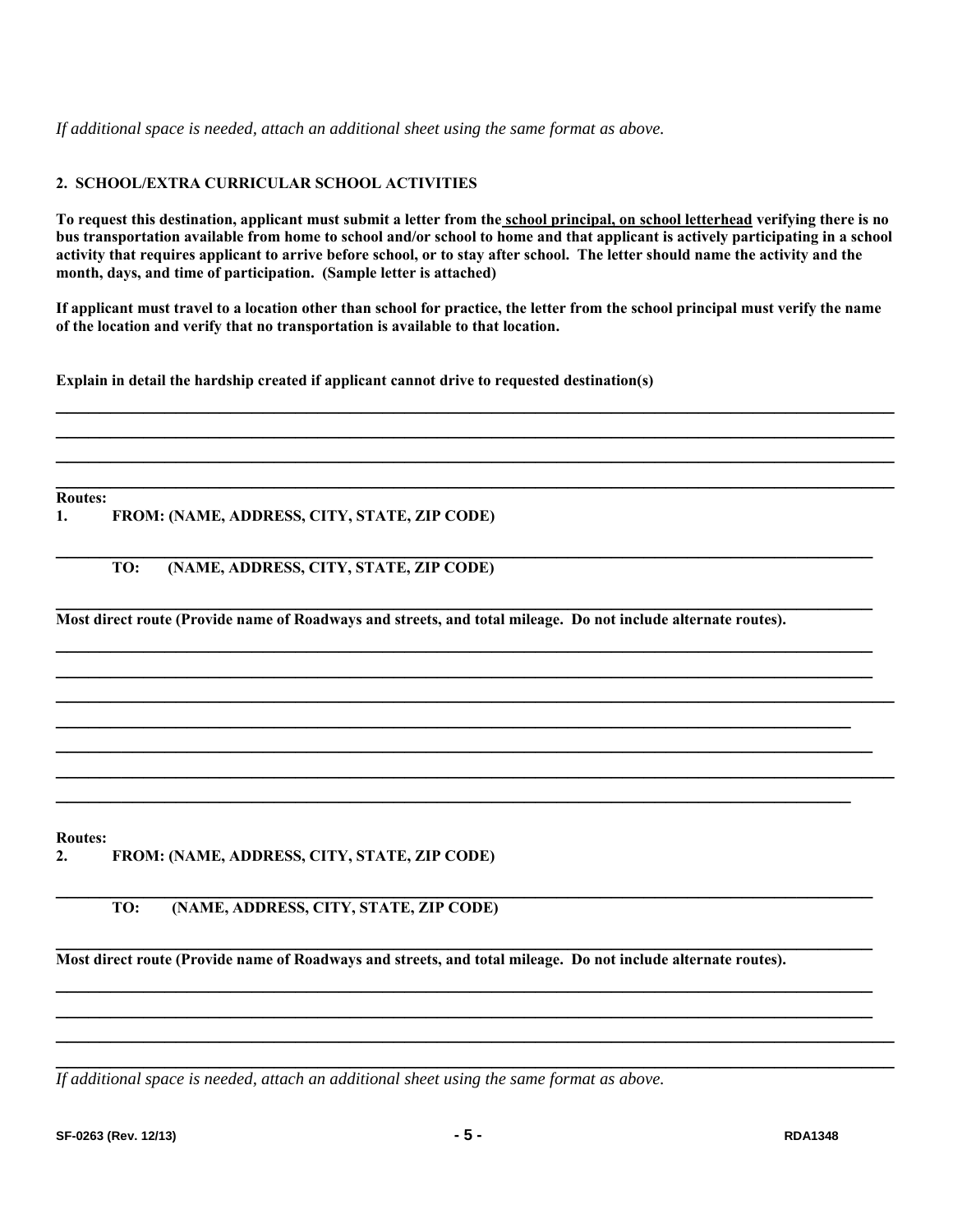*\*\*Sample of School Letter for approval of school and/or extracurricular activities\*\*\** 

| All-Around High School |                     |
|------------------------|---------------------|
| 123 Learning Avenue    | - School Letterhead |
| Nashville TN 37219     |                     |

February 1, 2014

 Tennessee Department of Safety and Homeland Security Driver License Issuance Division/Hardship License 1150 Foster Av. Nashville, TN 37243

To Whom it May Concern:

 Ms. Jane Doe is currently enrolled at All-Around High School. Regular school hours are from 8:00 a.m. to 3:00 p.m. Monday through Friday. All-Around High and the county school system does not provide bus transportation to and from school.

 Jane also actively participates in our softball program, which is a school-sponsored activity. Practice is held at Mitchell Ball Field located at 123 Home Run Way in Nashville, Tennessee. Practice is held from February through May each Monday, Wednesday and Friday from 3:30 p.m. until 5:00 p.m. Transportation to these practices is not provided.

If I can be of further assistance, please feel free to contact me at (615) 555-1212.

Sincerely,

 Ima Educator, School Principal All-Around High School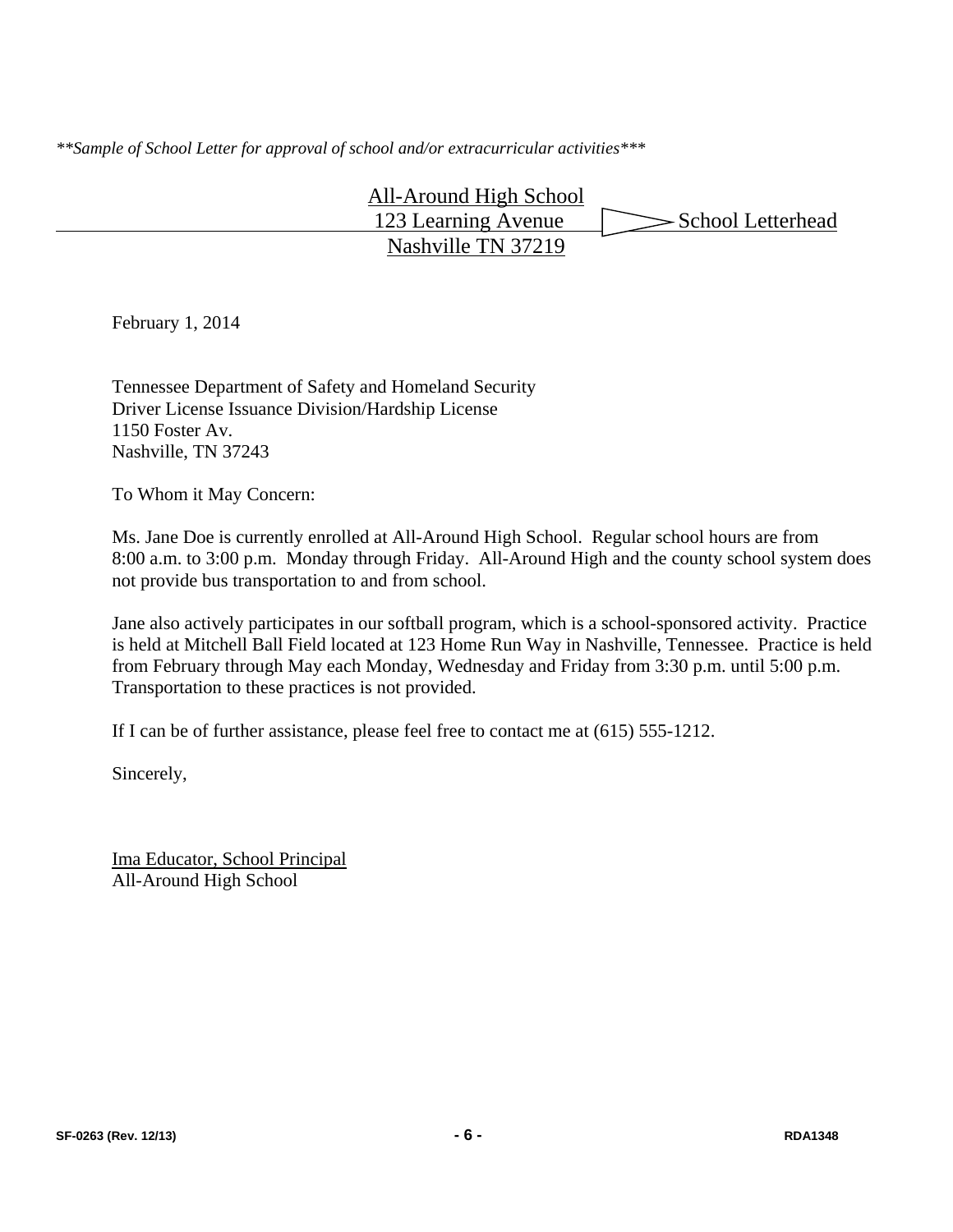#### 3. **OTHER (Grocery, Drug Store, Doctor's Office)**

**To apply for this destination a medical reason must be involved and applicant will need to provide the following:** 

#### **1. Submit a statement from a medical physician indicating the frequency of required visits.**

*Note:**If the person with the medical condition holds a valid Tennessee driver license, they could possibly be contacted by the Department of Safety and Homeland Security's Driver Improvement Section to determine if they need to be re-tested in order to maintain their driving privileges.* 

**\_\_\_\_\_\_\_\_\_\_\_\_\_\_\_\_\_\_\_\_\_\_\_\_\_\_\_\_\_\_\_\_\_\_\_\_\_\_\_\_\_\_\_\_\_\_\_\_\_\_\_\_\_\_\_\_\_\_\_\_\_\_\_\_\_\_\_\_\_\_\_\_\_\_\_\_\_ \_\_\_\_\_\_\_\_\_\_\_\_\_\_\_\_\_\_\_\_\_\_\_\_\_\_\_\_\_\_\_\_\_\_\_\_\_\_\_\_\_\_\_\_\_\_\_\_\_\_\_\_\_\_\_\_\_\_\_\_\_\_\_\_\_\_\_\_\_\_\_\_\_\_\_\_\_ \_\_\_\_\_\_\_\_\_\_\_\_\_\_\_\_\_\_\_\_\_\_\_\_\_\_\_\_\_\_\_\_\_\_\_\_\_\_\_\_\_\_\_\_\_\_\_\_\_\_\_\_\_\_\_\_\_\_\_\_\_\_\_\_\_\_\_\_\_\_\_\_\_\_\_\_\_ \_\_\_\_\_\_\_\_\_\_\_\_\_\_\_\_\_\_\_\_\_\_\_\_\_\_\_\_\_\_\_\_\_\_\_\_\_\_\_\_\_\_\_\_\_\_\_\_\_\_\_\_\_\_\_\_\_\_\_\_\_\_\_\_\_\_\_\_\_\_\_\_\_\_\_\_\_**

**Explain in detail the hardship created if applicant cannot drive to requested destination(s)** 

**Route:** 

# **1. FROM: (NAME, ADDRESS, CITY, STATE, ZIP CODE)**

# **\_\_\_\_\_\_\_\_\_\_\_\_\_\_\_\_\_\_\_\_\_\_\_\_\_\_\_\_\_\_\_\_\_\_\_\_\_\_\_\_\_\_\_\_\_\_\_\_\_\_\_\_\_\_\_\_\_\_\_\_\_\_\_\_\_\_\_\_\_\_\_\_\_\_\_ TO: (NAME, ADDRESS, CITY, STATE, ZIP CODE)**

Most direct route (Provide name of Roadways and streets, and total mileage. Do not include alternate routes).

**\_\_\_\_\_\_\_\_\_\_\_\_\_\_\_\_\_\_\_\_\_\_\_\_\_\_\_\_\_\_\_\_\_\_\_\_\_\_\_\_\_\_\_\_\_\_\_\_\_\_\_\_\_\_\_\_\_\_\_\_\_\_\_\_\_\_\_\_\_\_\_\_\_\_\_ \_\_\_\_\_\_\_\_\_\_\_\_\_\_\_\_\_\_\_\_\_\_\_\_\_\_\_\_\_\_\_\_\_\_\_\_\_\_\_\_\_\_\_\_\_\_\_\_\_\_\_\_\_\_\_\_\_\_\_\_\_\_\_\_\_\_\_\_\_\_\_\_\_\_\_** 

**\_\_\_\_\_\_\_\_\_\_\_\_\_\_\_\_\_\_\_\_\_\_\_\_\_\_\_\_\_\_\_\_\_\_\_\_\_\_\_\_\_\_\_\_\_\_\_\_\_\_\_\_\_\_\_\_\_\_\_\_\_\_\_\_\_\_\_\_\_\_\_\_\_** 

**\_\_\_\_\_\_\_\_\_\_\_\_\_\_\_\_\_\_\_\_\_\_\_\_\_\_\_\_\_\_\_\_\_\_\_\_\_\_\_\_\_\_\_\_\_\_\_\_\_\_\_\_\_\_\_\_\_\_\_\_\_\_\_\_\_\_\_\_\_\_\_\_** 

**\_\_\_\_\_\_\_\_\_\_\_\_\_\_\_\_\_\_\_\_\_\_\_\_\_\_\_\_\_\_\_\_\_\_\_\_\_\_\_\_\_\_\_\_\_\_\_\_\_\_\_\_\_\_\_\_\_\_\_\_\_\_\_\_\_\_\_\_\_\_\_\_\_\_\_\_\_** 

**\_\_\_\_\_\_\_\_\_\_\_\_\_\_\_\_\_\_\_\_\_\_\_\_\_\_\_\_\_\_\_\_\_\_\_\_\_\_\_\_\_\_\_\_\_\_\_\_\_\_\_\_\_\_\_\_\_\_\_\_\_\_\_\_\_\_\_\_\_\_\_\_\_\_\_\_\_** 

*If additional space is needed, attach an additional sheet using the same format as above.*